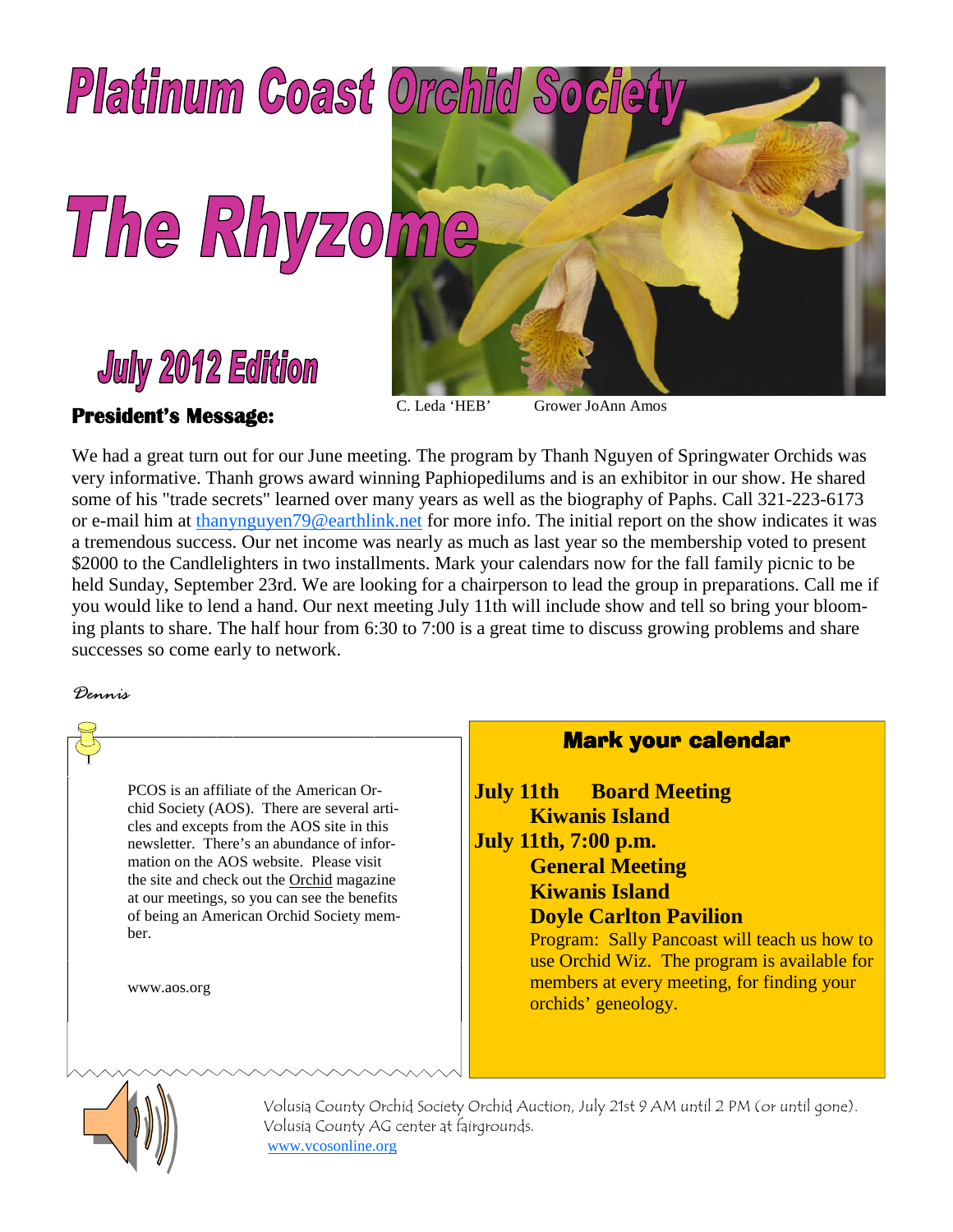## **2012 PCOS OFFICERS & CHAIRS**

**PRESIDENT Dennis Gollehon 321-427-6959 President@PlatinumCoastOrchidSociety.org**

**VICE PRESIDENT Joyce Schofield 321-783-5200 VP@PlatinumCoastOrchidSociety.org**

**TREASURER Margaret Croucher 321-454-4067 Treasurer@PlatinumCoastOrchidSociety.org**

**SECRETARY Nadine Kern 321-504-1199 Secretary@PlatinumCoastOrchidSociety.org**

**PAST PRESIDENT Jim Adamson 321-632-2847 jadamson1@cfl.rr.com**

**DIRECTORS JoAnn Amos Karen Snee Leeann McCullough Marsha Lovas**

**MEMBERSHIP Joyce Schofield**

**NEWSLETTER EDITOR Patti Scholes**

**AOS LIAISON Betty Adamson**

**REFRESHMENTS Camille Theobald**

**LIBRARY Sally Pancoast** **SUNSHINE Betty Adamson**

**PLANT FORUM Steve DeSorbo**

**HOSPITALITY/GREETER Shearer Kennedy**

**EXHIBITS Sally Pancoast**

**PROGRAMS Joyce Schofield**

**PHOTOGRAPHER Charlie Scholes**

**RAFFLE Karen Snee**

PCOS Embroidered Shirts Platinum Coast Orchid Society with flower in the center.

Available at :

Robin's Nest Embroidery 1314 Clearlake Rd., Ste. 4 Cocoa, FL

Phone: 321-636-4320

Sizes Small-XL \$28.00 2X \$30.00 3X \$34.00

If you bring your own shirt, embroidery charge will be \$10.

\*\*\*\*\*\*\*\*\*\*\*\*\*\*\*\*\*\*\*\*\* *Show t-shirts will be on sale at the* ☆  $\frac{1}{\mathcal{N}}$ ☆ *next meeting. Limited sizes available. See Sally Pancoast.*☆  $\frac{\lambda}{\lambda}$ \*\*\*\*\*\*\*\*\*\*\*\*\*\*\*\*\*\*\*\*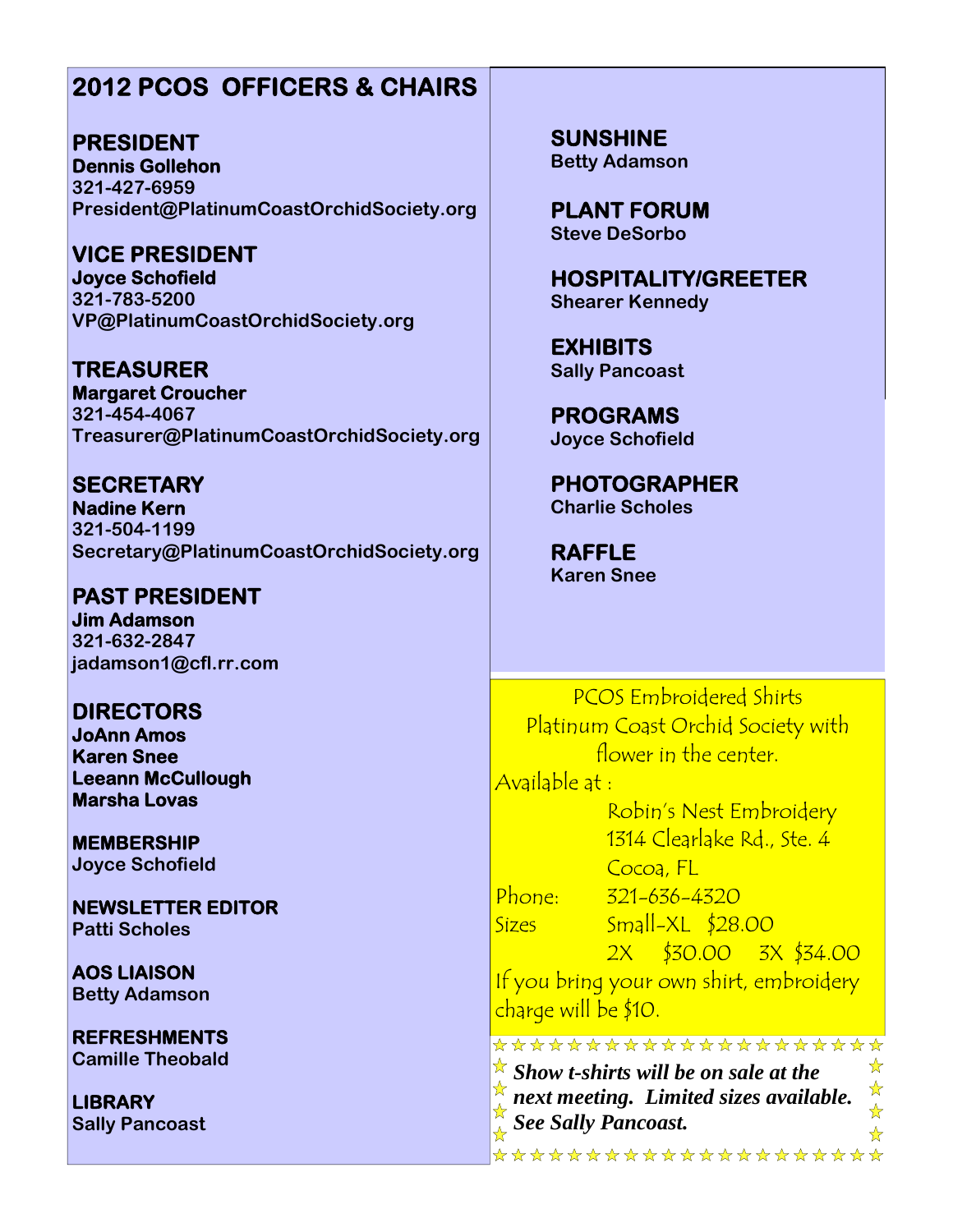

New junior member, Marissa, won the drawing. That's a good reason to wear your nametag to every meeting.





As usual, the refreshments were delicious, thanks to Camille and Joyce.

# **June activities**





Thank you to Bill and Margaret for their hospitality and orchid advice. It was a great opportunity to get to know several of our new members.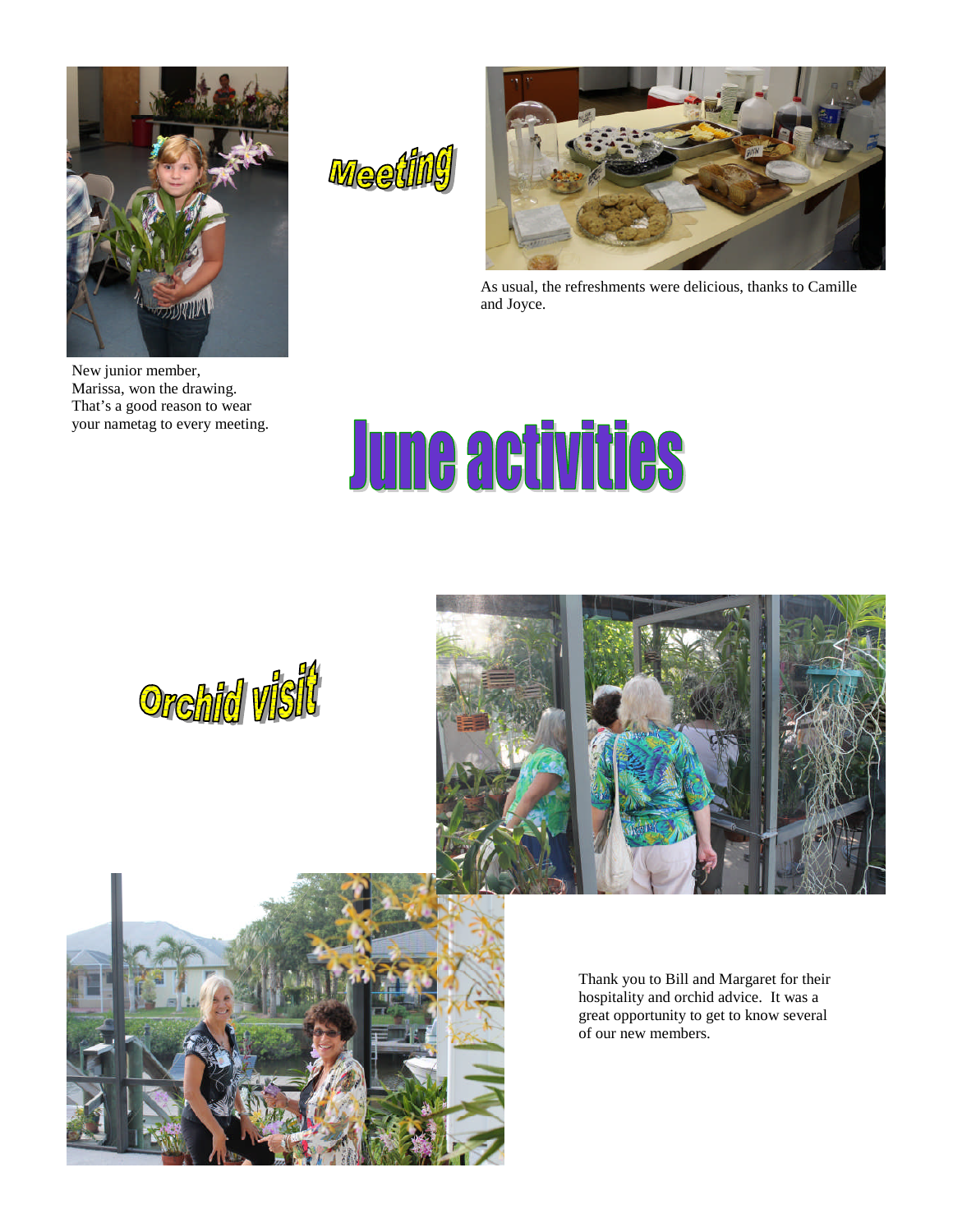## AOS CORNER

This month I thought I would give a sampling of some of the information one can obtain from the AOS website. More in depth information is available to AOS members by logging into the webpage with your own name and password. Below, however, is an excerpt from the monthly checklist section – probably one of the more widely visited areas of the website.

*Cattleya* - Cattleyas this month require careful attention to their watering and fertilizing needs owing to characteristically high temperatures. Evaporative cooling is a must in areas of the country where it is effective. Where it is not (the more humid regions), care needs to be paid to proper venting to keep temperatures within reason. Bottom vents in conjunction with top vents provide enough rising airflow to help keep plants cool. Increased air flow lessens humidity and dries plants out more quickly, necessitating more frequent damping down and watering, in areas where high humidity is not a problem. Higher light and heat indicate more fertilizer. The growths your plants are making now are the source of this autumn, winter and spring's blooms, so applying adequate fertilizer this month is the best way to ensure future blooms. Higher temperatures and humidity may also lead to fungal or bacterial rot problems, so it is important to closely observe your plants for any early indication of problems. Pests are also at a high point this month for the same reason.

*Paphiopedilum* - Cooling and air circulation are especially critical in these two months to prevent stress and avoid disease problems. Watering needs to be closely monitored to ensure that plants do not dry out. Warmer-growing hybrids will be at the peak of their blooming, with attention needing to be paid to staking of spikes. Look for water lodging in growths, which can rot emerging spikes and lead to the loss of the entire growth.

*Cymbidium* - Summer can be the most rewarding season for cymbidiums. Growths should be coming strong now. The leaves of the new growths are best when they are broad and fairly stiff. The color should be a light green to nearly yellow. Early flowering varieties should be showing flower spikes, so move the plants into a cooler area with lower light. For mid-season varieties, lower the dosage of nitrogen to assist in spike initiation.

-- Taken from the American Orchid Society Website – All About Orchids – Monthly

Checklist – July and August

There are also a number of videos and articles that are available to the public and many more to the AOS Members.

Lynn Fuller, Chair AOS Affiliated Societies Committee

\*\*\*\***The AOS website address is www.aos.org**

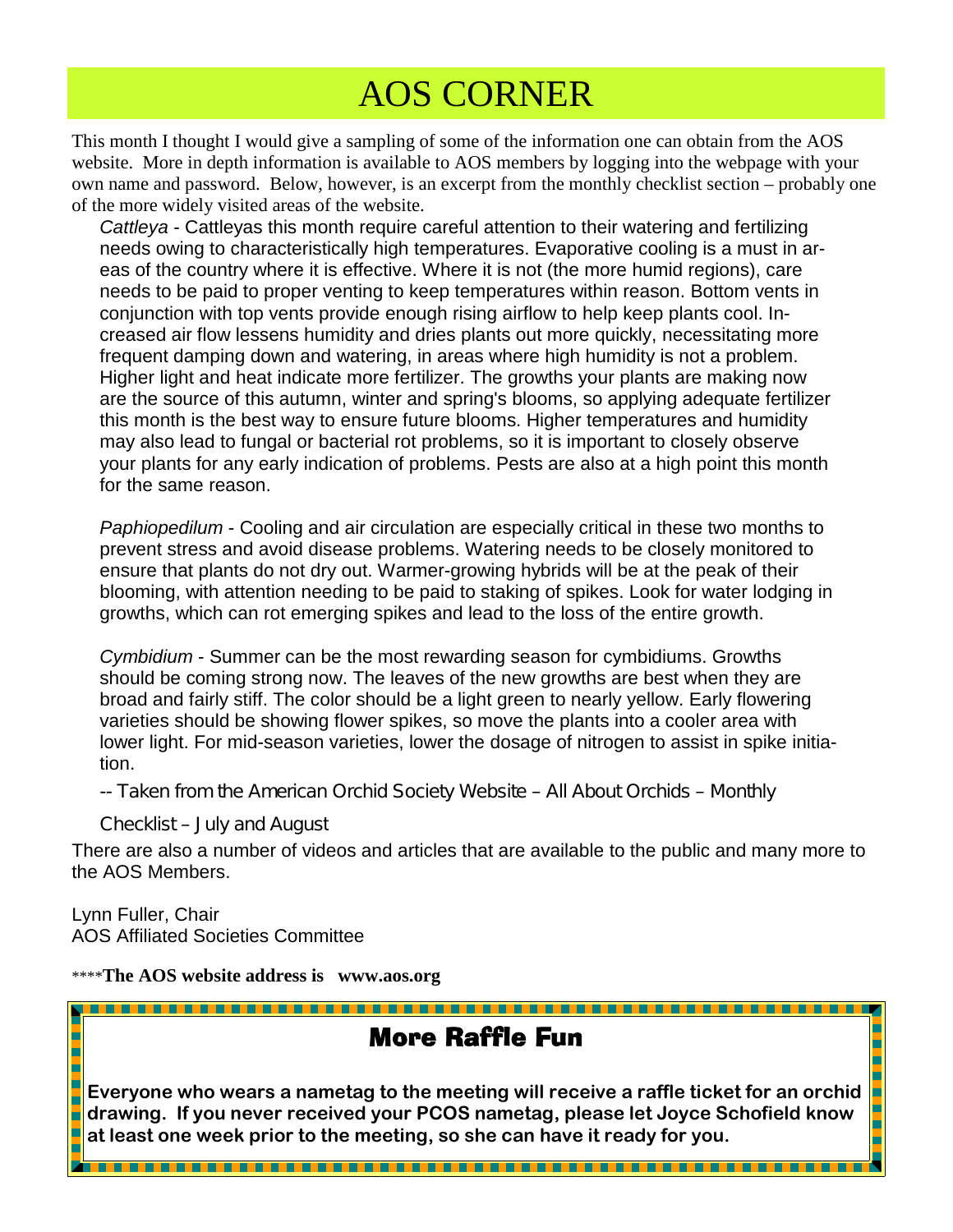## **Aphids**

By Susan Jones

Among the most common orchid pests, aphids are slow-moving, soft-bodied insects related to scale. Usually less than 1/8-inch long, greenish white or black, aphids have soft, pear-shaped bodies, long legs, antennae, and sucking mouthparts to feed on plant juices. Most are wingless, but winged versions appear to migrate between plants when a colony becomes crowded..

### **Life Cycle**

The adult female aphid gives birth to between 60 and 100 female nymphs every day for a period of 20 to 30 days. These nymphs immediately start to feed and grow, molting several times to mature to an adult female capable of reproducing within seven to ten days, all without maturing. Within a few days, thousands of aphids can be born.

When colonies become overcrowded, winged forms appear, to fly to establish new colonies. The insects can cycle continuously under greenhouse conditions, their rate of development affected only by temperature.

In the autumn, females begin producing a few males. Females born at the same time have eggs within their bodies; they mate and lay the eggs to provide next season's offspring.

#### **Symptoms**

These insects are easy to spot. Their rapid reproduction and development quickly produces colonies, which feed on the parts of the plant receiving the most nutrients. They can be found on new growth, at the base of buds, on flowers and on the undersides of leaves. Their feeding causes poor growth, stunted plants or curled and distorted leaves.

Developing aphids shed white skins. A pile of them on upper leaf surfaces may be your first sign that these destructive insects have arrived.

#### **Damage**

Where buds are attacked, the flower - if it opens at all - will be mottled and distorted. The sap sucking may result in wilting, deformed plant growth, yellowing, and even loss of leaves. Aphids' salivary secretions can also be toxic to their host plant.





Ants will "farm" aphids for honeydew secretions and can move them from plant to plant.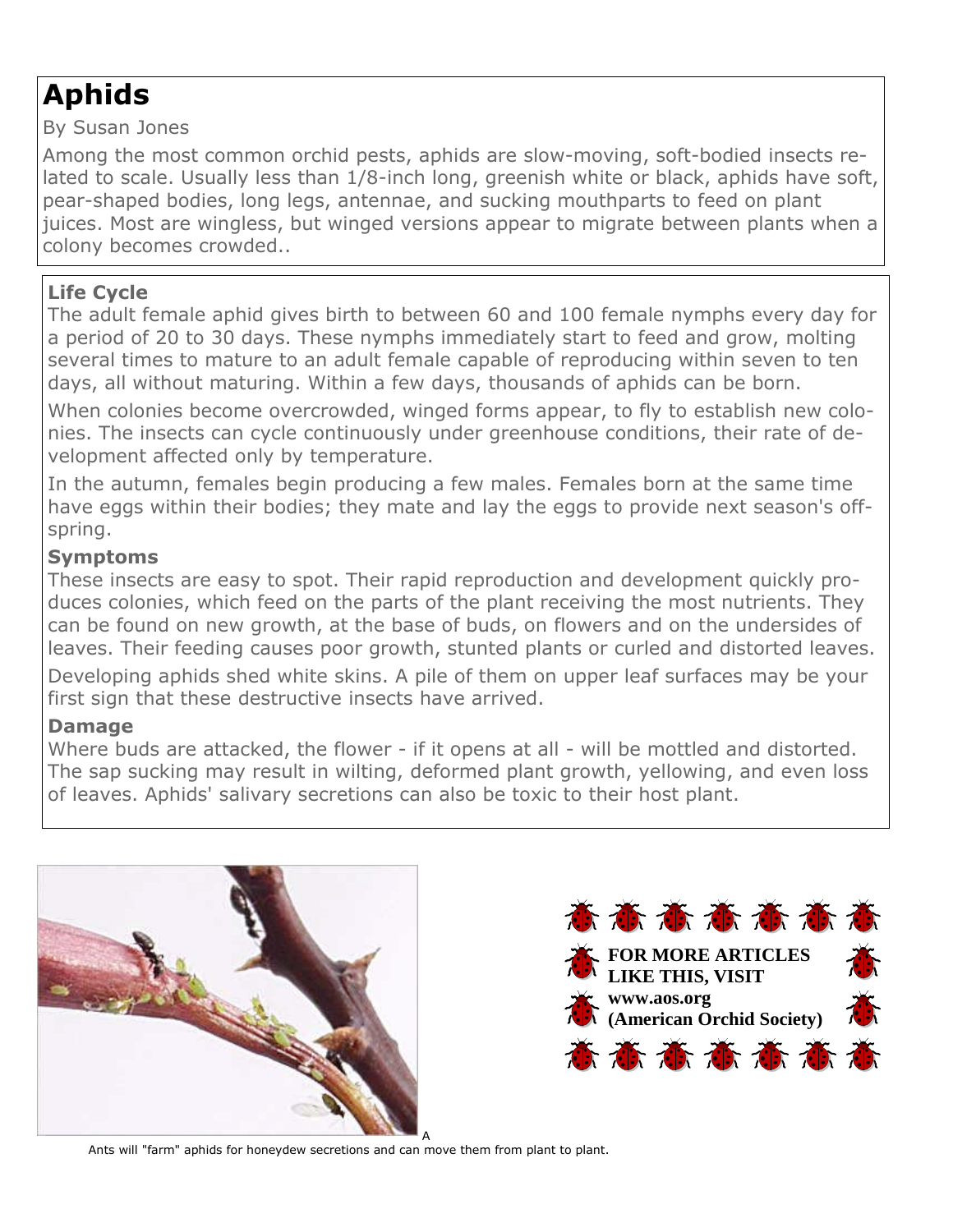## **APHIDS Cont.**

Aphids eat more plant fluids than they can digest, excreting honeydew - a sweet, syrupy material - on leaves and stems. This attracts sooty mould, a fungus that grows in honeydew, making leaves look dirty and black. Ants are also drawn to honeydew; they feed on it, and will fiercely defend their source against predators. They will even farm aphids, moving them from plant to plant so that additional honeydew factories can be created. Traveling between plants, aphids can introduce and spread virus and disease.

#### **Control**

Prevention is better than a cure; good cultural practices and purchasing healthy plants reduce the chance of infestation. The most common way of acquiring pests is buying an infested plant. Aphids easily colonize clean plants when they are grown close together, allowing movement from plant to plant. Winged aphids may colonize orchids that are outdoors, or indoors and in greenhouses where air currents from fans help spread the critters. To control the proliferation of aphids, immediately isolate an infested plant.

Fortunately, aphids are not difficult to eradicate. For any treatment method, repeat the procedure twice after the initial application at seven- to 10-day intervals to kill successive generations. Test any treatment on a small population of plants before widespread use.

To control aphids, one must also eliminate ants. Insecticides destroy the worker ants that move and protect aphids, but the colony must be eradicated for total control. Sugar-based ant baits are recommended, as ants that farm aphids prefer sugar over fats.

#### **References**

Barkalow, Ray. Insect Pests: Aphids. Web article from First Rays Orchids, Doylestown, Pennsylvania. (http://www.firstrays.com/aphids.html)

Hamon, Phd., Avas B. 1995. Orchid Pests. In Orchid Pests and Diseases. American Orchid Society, West Palm Beach. Page 43.

Kultana Orchids. Orchid Diseases and Pests: Aphids. Web article from Kultana Orchids, Bangkok, Thailand. (http://www.orchid.in.th/pests.html)

Macara Orchids. What Pest Is That? APHIDS. Web article from Macara Orchids, Masterton, New Zealand. (http://www.geocities.com/macaraorchids/Aphids.html)

Mersino, Ed. Ask the Experts Database: Dendrobiums. Web article from the College of Tropical Agriculture and Human Resources, University of Hawaii at Manoa. (http://www.ctahr.hawaii.edu/~experts/flowers/orchids.html)

Wright, Jane. 1994. Orchid Pests and Diseases. Web article from book Growing Orchids in Canberra. P. 56. (http://www.geocities.com/RainForest/Vines/7040/ article.html)

*Susan Jones was the editor of Awards Quarterly and assistant editor of Orchids. American Orchid Society, 16700 AOS Lane, Delray Beach, Florida 33446*

Reprinted from the OCTOBER 2001 issue of *Orchids* -- The Bulletin of the American Orchid Society. Copyright American Orchid Society - www.aos.org